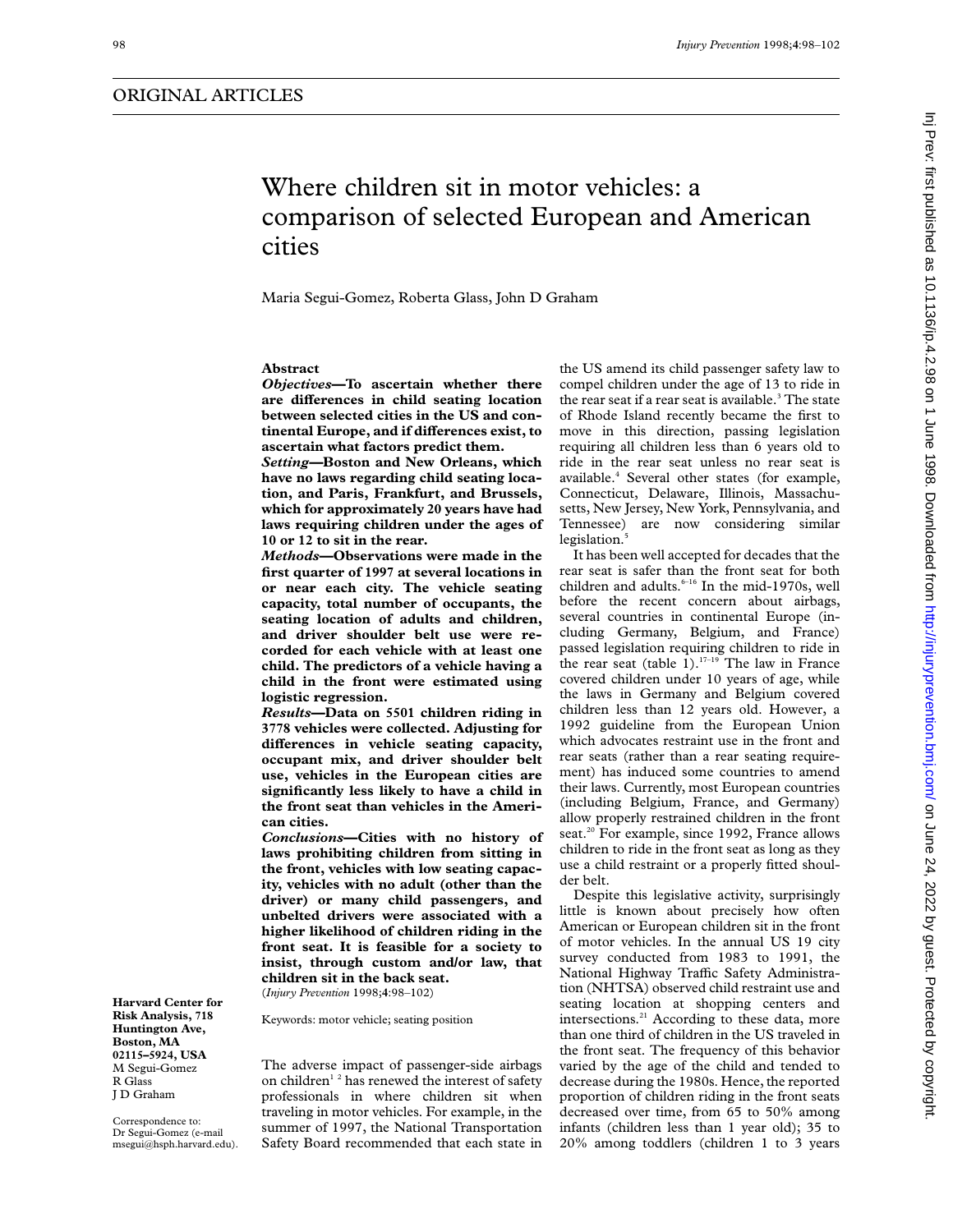old); and 45 to 35% among subteens (children 4 to 11 years old). The 19 city survey was terminated in 1991 and replaced by state level surveys of restraint use, but NHTSA does not currently expect states to report information on where children sit.

More recently, NHTSA conducted the National Occupant Protection Use Survey  $(NOPUS).<sup>22</sup>$  A component of this survey, the Controlled Intersection Study, collected information on where children sit in vehicles. In the latest survey, 67.9% of the 666 children up to 4 years old were in the front (when these observations are weighted according to the sampling strategy, this figure drops to  $51.3\%$ ).<sup>23</sup> Recently, an analysis of the National Accident Sampling System data from 1988 to 1995 showed that 39% of all passengers less than 12 years old were seated in the front seat when crashes occurred.<sup>24</sup> Despite interviews with numerous European officials, we were unable to obtain data on where European children sit in vehicles.

Thus, the goal of this study was to obtain recent information on where children sit when traveling in motor vehicles. Our primary aim was to investigate potential differences in the seating behavior of children associated with the existence (or past existence) of laws regarding child seating position. We also evaluated whether other factors, such as the size of the vehicle, the mix of children and adults traveling in the same vehicle, and adult's shoulder belt use had any association with child seating location.

#### **Methods**

We conducted a cross sectional observational study. Roadside observation of vehicles was employed to determine where children sit in five conveniently selected cities in four different countries: Frankfurt (Germany), Brussels (Belgium), Paris (France), Boston (Massachusetts, USA), and New Orleans (Louisiana, USA). Only passenger vehicles transporting at least one child were included in the study. Vehicles

included passenger cars, minivans, and light trucks. Children were defined as passengers likely to be less than 13 years old, as indicated by their appearance and height (head below the top of the head restraint in the front right seat).

Trained observers recorded their observations using a standardized instrument during the daytime or early evening hours of the following dates in 1997: January 17–20 (Frankfurt), January 21–24 (Brussels), January 24–26 (Paris), January 22-March 30 (Boston), and March 21–23 (New Orleans). Locations were selected for convenience, and included intersections near public and private schools, churches, movie theaters, parks, downtown crossings, and freeways. The exact street locations where data were collected are available from the authors upon request.

The vehicle seating capacity, total number of occupants, and shoulder belt use by the driver and front right passenger were recorded for each vehicle. We also recorded whether each seating position within the vehicle was occupied, whether the occupant was an adult or a child, whether there was a child being transported on the lap of another passenger, and the type of child restraint device employed.

The difficulty of obtaining accurate measures of safety belt use for rear seat occupants (for example, the lap belt in a rear seating position is not easily seen) prevented us from recording these data. Moreover, it is only recently that shoulder belts have become common in rear seats. Studies aiming to evaluate lap belt use or appropriateness of child restraints typically require the observer to have access to the interior of the car.

One concern with using observational data is that interobserver variation may exist. Thus, we conducted a reliability study on a subsample of vehicles. Kappa  $(\kappa)$  statistics were calculated for each variable recorded.<sup>25</sup> Any variable whose reliability value was less than substantial (that is,  $\kappa \le 0.6$ ) was not used for the analysis.

Two measurements were used to describe child seating behavior across cities: the

*Table 1 Summary of past and present child passenger safety laws: seating position and restraint requirements*

| Country    | Citv            | Years       | Age limit (years) | Allowed in front seat? | Restraint use<br>required in rear<br>seat? |
|------------|-----------------|-------------|-------------------|------------------------|--------------------------------------------|
| Germany    | Frankfurt       | 1975-88     | $\leq 12$         | $\mathrm{No}^{\star}$  | No                                         |
|            |                 | 1988-93     | <12               | Yes. Restrained*       | No.                                        |
|            |                 | 1994-       | $12$ and $150$ cm | Yes. Restrained        | Yes <sup>+</sup>                           |
| Belgium    | <b>Brussels</b> | 1975-96     | $\leq 12$         | No                     | No.                                        |
|            |                 | $1996-$     | $\leq 12$         | Yes. Restrained±       | Yes                                        |
| France     | Paris           | 1975-91     | < 10              | No                     | No.                                        |
|            |                 | $1992 -$    | $\leq 10$         | Yes. Restrained‡       | Yes <sup>+</sup>                           |
| <b>USA</b> | Boston, MA      | < 1997      | $\leq$ 12         | Yes <sup>+</sup>       | Yes <sup>+</sup>                           |
|            |                 | April 1997- | No age limit      | Yes    . Restrained    | Yes $\parallel$                            |
|            | New Orleans, LA | 1984-96     | $\leq 5$          | Yes. Restrained        | $Yes**$                                    |
|            |                 |             | >5                | Yes. Restrained        | No.                                        |
|            |                 | $1996-$     | <13               | Yes. Restrained        | $Yes**$                                    |

*Notes:* By restrained all countries (except where indicated) mean: if child <3, child restraint; if child 3–12, booster or seat belt; if >12, seat belt.

\*Except if there are no rear seats or all rear seats are occupied with other children.

†Except if number of passengers exceeds number of seats; riding in taxis; passengers with a handicap or medical exception. ‡Except if no rear seat is available, all rear seats are occupied by children or rear seats are unusable.

§Except if number of passenger exceeds the number of seats.

Type of restraint was not specified, but seat belts were sufficient for all ages. Seat belts or child restraints acceptable for children <6.

{Except if the child rides in a vehicle manufactured before 1966 or the child is unable to use a child restraint.

\*\*If the number of children in the vehicle is greater than the number of seat belts or restraining systems available, the unrestrained children must sit in the rear.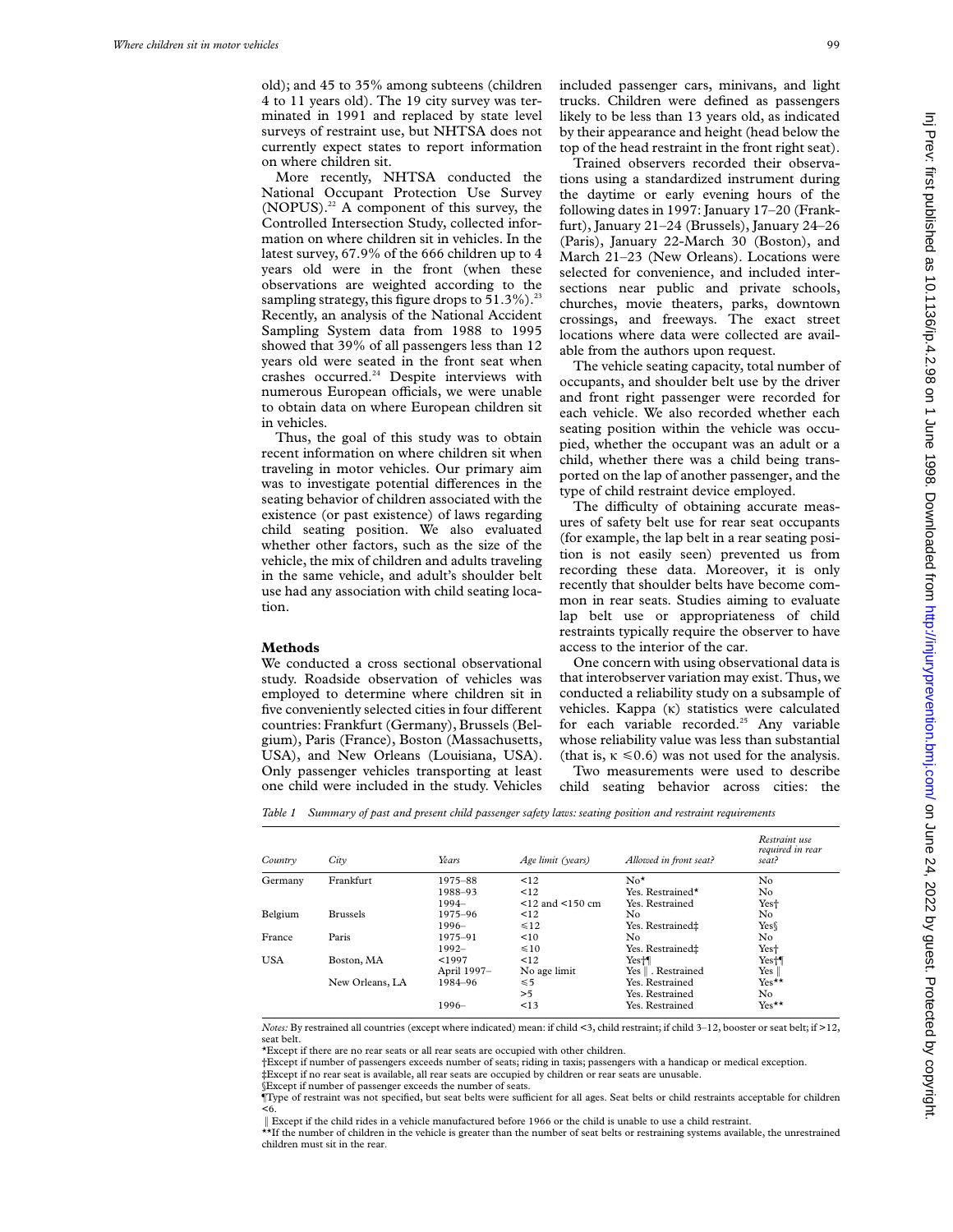proportion of all observed children who were in the front (the most commonly reported measurement in the literature), and the proportion of all observed vehicles that had at least one child in the front. As the number of children in each vehicle rises (that is, as a result of larger families or car pooling arrangements), the proportion of all children riding in the front necessarily decreases. The proportion of vehicles that had at least one child in the front (our preferred measurement) reflects better the decision faced by each driver: to seat or not to seat a child in the front.

A descriptive analysis of the data was performed. Then, four separate logistic regression models were used to evaluate the crude associations between vehicle capacity, occupant mix, drivers shoulder belt use, and location (that is, city) and the probability of a vehicle carrying at least one child in the front. Last, a multiple logistic regression model was used to assess whether differences in child seating behavior were confounded by vehicle seating capacity, occupant mix, driver shoulder belt use, and location.<sup>26</sup>

### **Results**

To evaluate the interrater agreement, two observers recorded data on the same 128 vehicles. The agreement about whether the passenger in the front right seat (if any) was an adult or a child, the item of most interest for this study, was 0.89 (almost perfect). K Statistics for the total number of seats, total number of passengers, and the age of passengers were above 0.85 (almost perfect) for each of these items. Lower agreement was found for the driver's shoulder belt use (0.67, substantial), the front seat adult passenger shoulder belt use (0.57, moderate), and the type of child restraint used (0.55, moderate).

In the full study, information was recorded on 3778 vehicles with a total of 5501 children. By city, the number of observed vehicles ranged from 646 in Frankfurt to 935 in Paris; the number of observed children ranged from 892 in Frankfurt to 1120 in New Orleans (table 2).

Most vehicles in each city had four to six seating positions. Between 0 and 5% of the vehicles had no rear seats (for example, pick ups and small sport cars); the proportion of vehicles with seven or more seating positions ranged from 6 to 10% (table 2).

The number of occupants observed in each vehicle ranged from two (that is, the driver and one child) to nine. Overall, 40% of the vehicles had three occupants, 33% had two occupants, 18% had four occupants, 6% had five occupants, and the remaining 2% had six or more occupants (data not shown). The occupant mix (that is, whether the passengers were: only one child, only two children, only three children, only three or more children, or one or more adults and any number of children) per car was similar among the five cities, with the exception of Brussels where vehicles were less likely to have adult passengers (table 2).

Shoulder belt use among observed drivers varied considerably among cities. The proportions were highest in Frankfurt (85%) and lowest in Brussels (52%). The proportion in Paris was 75% and in Boston and New Orleans 58% (table 2).

The proportions of children seated in the front were 9% in Paris, 10% in Frankfurt, 22% in Brussels, 25% in Boston, and 27% in New Orleans (table 2). The proportions of vehicles with at least one child in the front seat ranged from a low of 14% in Frankfurt and Paris to a high of 38% in New Orleans (table 2).

To determine whether front seat occupancy by children was associated with the lack of an available rear seat, we evaluated rear seat availability for the vehicles observed with a child in the front. Among these vehicles, 96% (Paris and Brussels), 88% (Frankfurt and Boston), and 80% (New Orleans) had an unused seat available in the rear (computed from table 2).

The univariate logistic regression models revealed statistically significant relationships between the probability of a child riding in the front and city, seating capacity, occupant mix, and driver shoulder belt use (table 3). Vehicles with no rear seat are more likely to have a child in the front, as are vehicles driven by

*Table 2 Child seating patterns, vehicle size, occupant mix, and driver shoulder belt use by city; values are number (%)*

|                                               | Frankfurt | <b>Brussels</b> | Paris    | <b>Boston</b> | New<br><b>Orleans</b> | Total |
|-----------------------------------------------|-----------|-----------------|----------|---------------|-----------------------|-------|
| Children                                      | 892       | 996             | 1372     | 1121          | 1120                  | 5501  |
| Children in the front                         | 89 (10)   | 123(22)         | 219(9)   | 280(25)       | 302 (27)              | 1013  |
| Vehicles                                      | 646       | 671             | 935      | 783           | 743                   | 3778  |
| Vehicles with at least one child in the front | 90 (14)   | 212(32)         | 129(14)  | 272 (35)      | 283 (38)              | 986   |
| Vehicles with more children than rear seats   |           |                 |          |               |                       |       |
| And a child in the front                      | 11(2)     | 8(1)            | 7(1)     | 32(4)         | 57 (8)                | 115   |
| And no child in the front                     | 0 (< 1)   | 4 (< 1)         | $1 (-1)$ | 4(1)          | 4(1)                  | 13    |
| Seats per vehicle                             |           |                 |          |               |                       |       |
| $2 - 3$                                       | 2(1)      | 4(1)            | 5(1)     | 25(3)         | 37(5)                 | 73    |
| $4 - 6$                                       | 608 (94)  | 630 (94)        | 841 (90) | 715 (91)      | 645 (87)              | 3439  |
| $7+$                                          | 36(6)     | 37(6)           | 89 (10)  | 43(5)         | 61 (8)                | 266   |
| Occupant mix                                  |           |                 |          |               |                       |       |
| $1$ adult $+1$ child                          | 153(24)   | 309(46)         | 251 (27) | 292 (37)      | 250 (34)              | 1255  |
| 1 adult $+$ 2 children                        | 45 (7)    | 150(2)          | 96 (10)  | 83 (11)       | 95 (13)               | 469   |
| 1 adult $+$ 3 children                        | 14(2)     | 37(6)           | 15(2)    | 18(2)         | 25(3)                 | 109   |
| 1 adult $+4$ or more children                 | 14(2)     | 8(1)            | 3(1)     | 6 (1)         | 19(3)                 | 50    |
| 2 or more adults + 1 or more children         | 420(65)   | 167(25)         | 570 (61) | 384 (49)      | 354 (48)              | 1895  |
| Driver shoulder belt use                      |           |                 |          |               |                       |       |
| Belted                                        | 551 (85)  | 350 (52)        | 703 (75) | 456 (58)      | 432 (58)              | 2492  |
| Unbelted                                      | 70 (11)   | 299(45)         | 179 (19) | 284 (36)      | 284 (38)              | 1116  |
| Unknown                                       | 25(4)     | 22(3)           | 53(6)    | 43(5)         | 27(4)                 | 170   |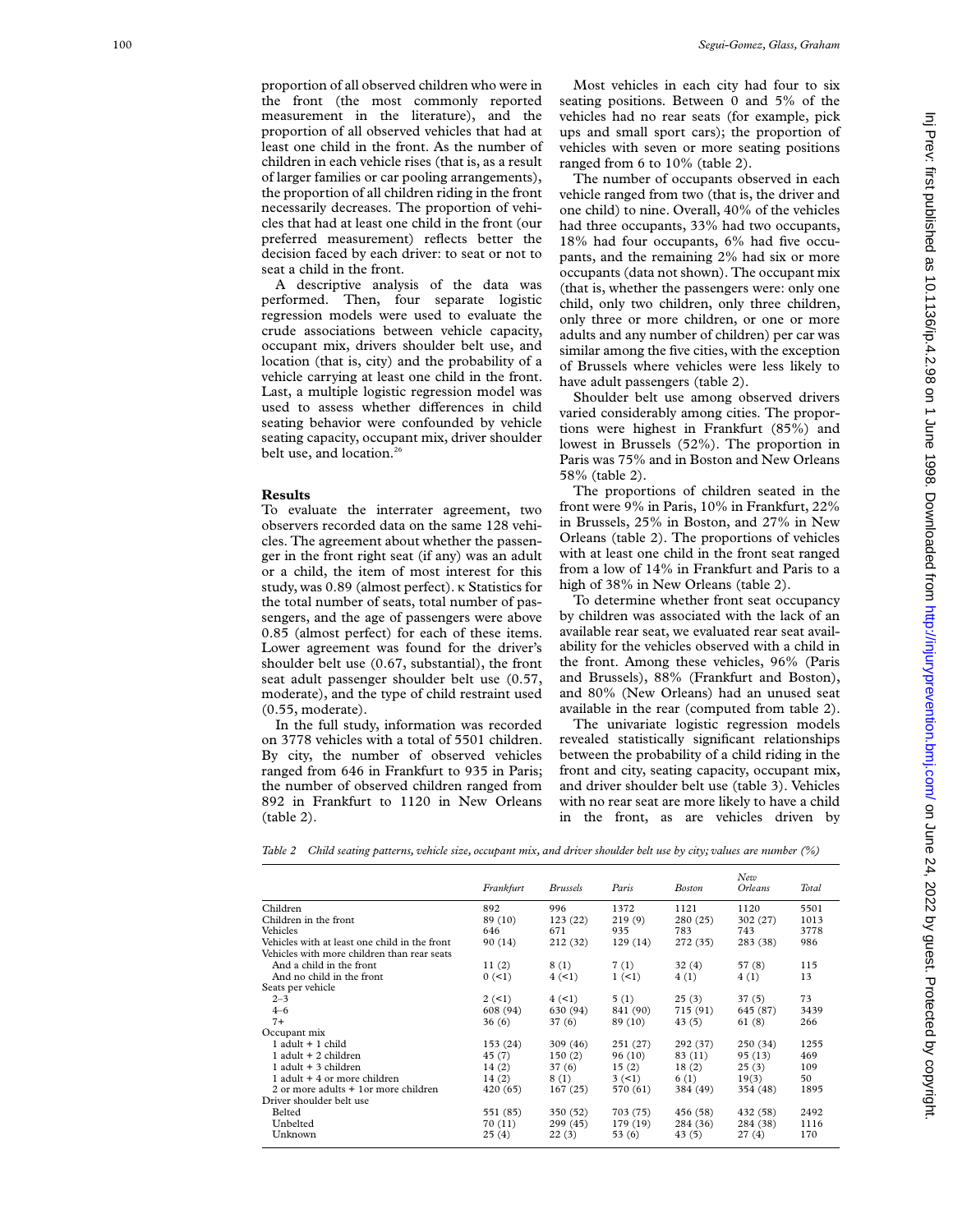*Table 3 Probability of at least one child in the front seat: crude and adjusted odds ratio (OR) and 95% confidence interval (95% CI)*

|                                       | Crude |                       | Adjusted      |                       |
|---------------------------------------|-------|-----------------------|---------------|-----------------------|
|                                       | OR    | 95% CI                | ΟR            | 95% CI                |
| City                                  |       |                       |               |                       |
| Frankfurt                             | 0.3   | $0.2 \text{ to } 0.4$ | 0.4           | $0.3$ to $0.5$        |
| <b>Brussels</b>                       | 0.9   | $0.7$ to $1.1$        | $0.5^{\circ}$ | $0.4$ to $0.6$        |
| Paris                                 | 0.3   | $0.2$ to $0.4$        | 0.3           | $0.3$ to $0.5$        |
| Boston                                | 1.0   |                       | 1.0           |                       |
| New Orleans                           | 1.2   | $0.9$ to $1.4$        | 1.1           | $0.8$ to $1.4$        |
| Seats per vehicle                     |       |                       |               |                       |
| $2 - 3$                               | 216.0 | 30 to $\infty$        | 406.0         | 54 to $\infty$        |
| $4 - 6$                               | 1.0   |                       | 1.0           |                       |
| $7+$                                  | 0.8   | $0.6 \text{ to } 1.0$ | 0.6           | $0.4$ to $0.9$        |
| Occupant mix                          |       |                       |               |                       |
| $1$ adult $+1$ child                  | 1.0   |                       | 1.0           |                       |
| $1$ adult $+2$ children               | 0.7   | $0.6 \text{ to } 0.9$ | 0.7           | $0.6 \text{ to } 0.9$ |
| $1$ adult $+3$ children               | 1.8   | 1.2 to 2.7            | 2.0           | 1.3 to 3.1            |
| $1$ adult $+4$ or more children       | 4.5   | 2.2 to 9.1            | 5.3           | 2.5 to 11.1           |
| 2 or more adults + 1 or more children | 0.1   | $0.1$ to $0.1$        | 0.1           | $0$ to $0.1$          |
| Driver seat belt use                  |       |                       |               |                       |
| Belted                                | 0.5   | $0.4$ to $0.6$        | 0.7           | $0.6$ to $0.8$        |
| Unbelted                              | 1.0   |                       | 1             |                       |
| Unknown                               | 0.3   | $0.2$ to $0.5$        | 0.5           | $0.3$ to $0.8$        |

unrestrained drivers. The use of the front seat by children is related to both the number of children in the vehicle and the presence of adult passengers. Children are least likely to sit in the front when the occupant mix includes an adult passenger, since the adult tends to occupy the front right seating position.

The multiple logistic regression confirmed the statistically significant impact of vehicle seating capacity, occupant mix, and driver seat belt use, and increased the impact of location. After controlling for all other variables, the three European cities were half as likely to have children riding in the front of vehicles (table 3).

### **Discussion**

A significant difference exists in child seating behavior. After controlling for vehicle seating capacity, occupant mix, and driver shoulder belt use, there was a statistically significant difference in the probability of a vehicle having a child in the front between the three European and the two American cities. Vehicles in the selected European cities were 50% to 70% less likely to carry children in the front seats.

The cross sectional comparison of cities reported here provides insight into differences regarding child seating behavior. However, we have no baseline data prior to the enactment of child seating laws in the selected European countries in the mid-1970s. Whether the differences we have observed are attributable to the legal requirements that once existed in these European countries or to norms that gave rise to those legal requirements in the mid-1970s is not clear. None the less, the data reported here suggest that child seating laws may have an influence on the seating behaviors of children and that the effects of these laws may last even after the laws preventing children from riding in the front were revoked.

These conclusions are tentative because of several limitations. The selection of cities and sites for data collection was based primarily on convenience. Nevertheless, our results for the American cities are similar to those previously reported in the literature. Representative observational surveys conducted in the past reported between 20% and 50% of children riding in the front seats<sup>21</sup> and 58% ( $\pm$ 3.8) driver shoulder belt use.<sup>27</sup> The higher proportion of children riding in the front of the American vehicles reported in the latest NOPUS survey is probably due to the small sample size recorded in that study, and the fact that that study was not designed to characterize child seating locations.<sup>23</sup> Observational surveys of adult shoulder belt use among front seat occupants traveling in urban areas reported proportions of 85% in Germany, 71% in France, and 41% in Belgium.28 The similarity of our results to these other surveys supports the representativeness of our sample.

## **Implications for prevention**

Given the rapid introduction of passenger airbags into vehicle fleets around the world, it is especially important that children be urged or required to sit in the rear seat. Our results show that there are different social norms for where children sit in motor vehicles. The data reported in our paper suggest that child seating laws may have had a substantial influence on these norms.

In our opinion, rear seating should be a new element of comprehensive child passenger safety laws which also require age and weight appropriate restraint use. The ideal law would apply to all vehicles (even vehicles for hire), be easy to enforce, and include significant fines and penalty points that increase car insurance rates.

Some have suggested that it may be more cost effective to enforce existing child restraint use laws than to add seating requirements to existing laws.<sup>5</sup> We disagree. Child seating laws will enhance the cost effectiveness of existing laws because police will find it easier to observe where a child is seated than discern whether restraints are used properly. Once a vehicle is stopped, police can then make a precise determination about whether restraints are being used properly among all child occupants in the vehicle.

The authors thank Kim Clemente and Chun Hui Chang for their assistance in the data collection and data entry processes. Toben Nelson, Dana Sussman, Kimberly Thompson, and two anonymous reviewers provided helpful comments on a previous version of this manuscript.

This study was supported by the Harvard Center for Risk Analysis, Harvard School of Public Health, Boston, Massachusetts, USA.

- 1 Kahane C. Fatality reduction by airbags: analysis of accident<br>data through early 1996. Washington, DC: National<br>Highway Traffic Safety Administration, US Department of Transportation, 1996.
- 2 Ferguson SA, Braver ER, Greene MA, *et al*. *Initial estimates of reduction in deaths in frontal crashes among right front-seat passengers in vehicles equipped with front-seat passenger airbags. Preliminary report*. Arlington, VA: Insurance Insti-tute for Highway Safety; 1996.
- 3 National Transportation Safety Board. *Summary of new rec-ommendations on airbags and automobile occupant restraint use*. Washington, DC: US Department of Transportation, 10 June 1997.
- 4 Governor's Office on Highway Safety. Act 97-S 231. Providence, RI, 1997.
- 5 Braver ER, Whitfield RA, Ferguson SA*. Risk of death among child passengers in front and rear seating positions*. SAE paper 973298. Child occupant protection 2nd symposium proceedings. Warrendale, PA: Society of Automotive Engineers, 1997.